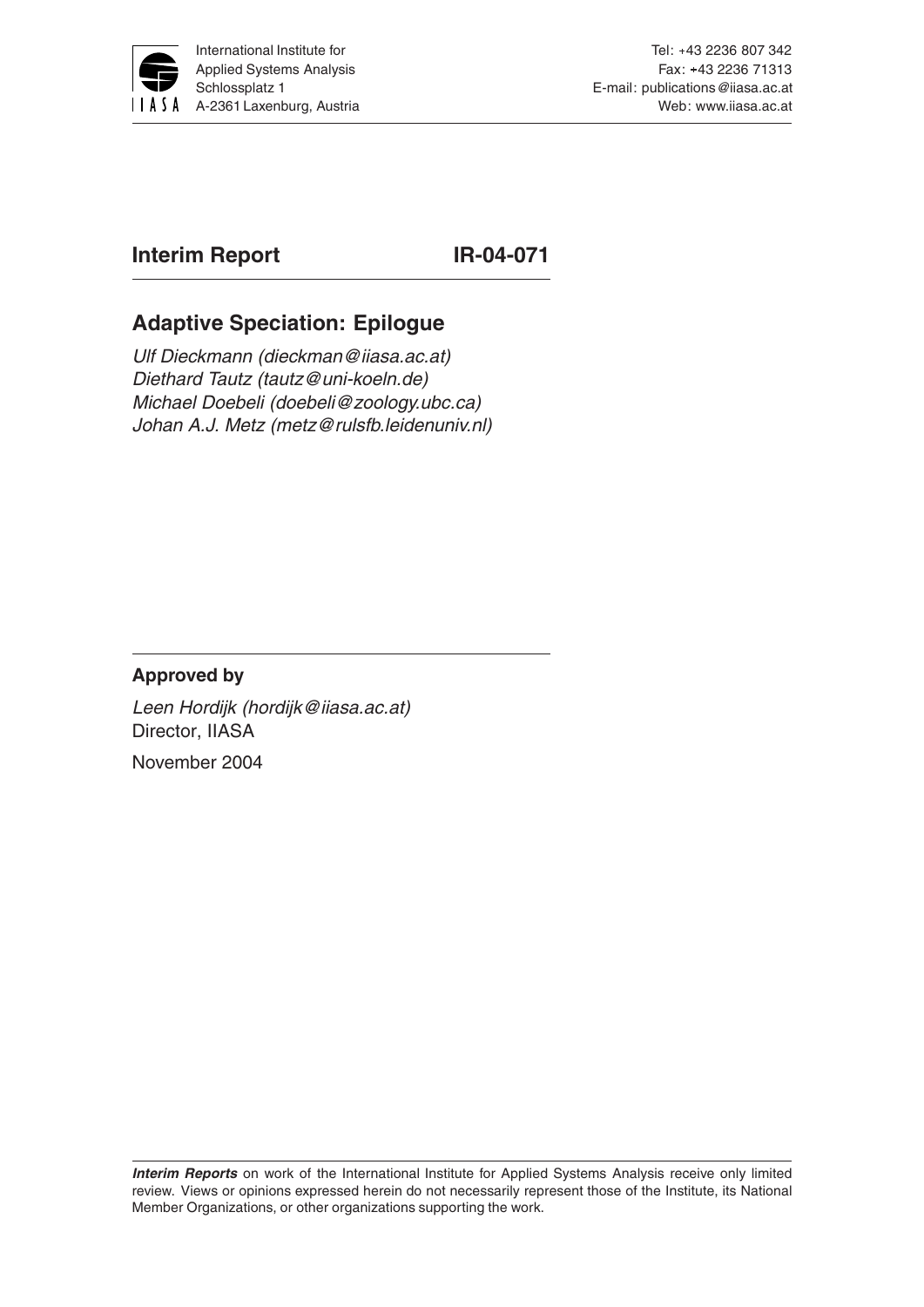# **Contents**

| 1 The Allopatric Dogma                       |                         |
|----------------------------------------------|-------------------------|
| 2 Adaptive Speciation                        | $\mathbf{2}$            |
| <b>3</b> Diversity of Speciation Processes   | 3                       |
| <b>4</b> Empirical Studies of Speciation     | $\overline{\mathbf{4}}$ |
| <b>5</b> Continuous Splitting and Radiations | 7                       |
| <b>6</b> Future Directions                   | 8                       |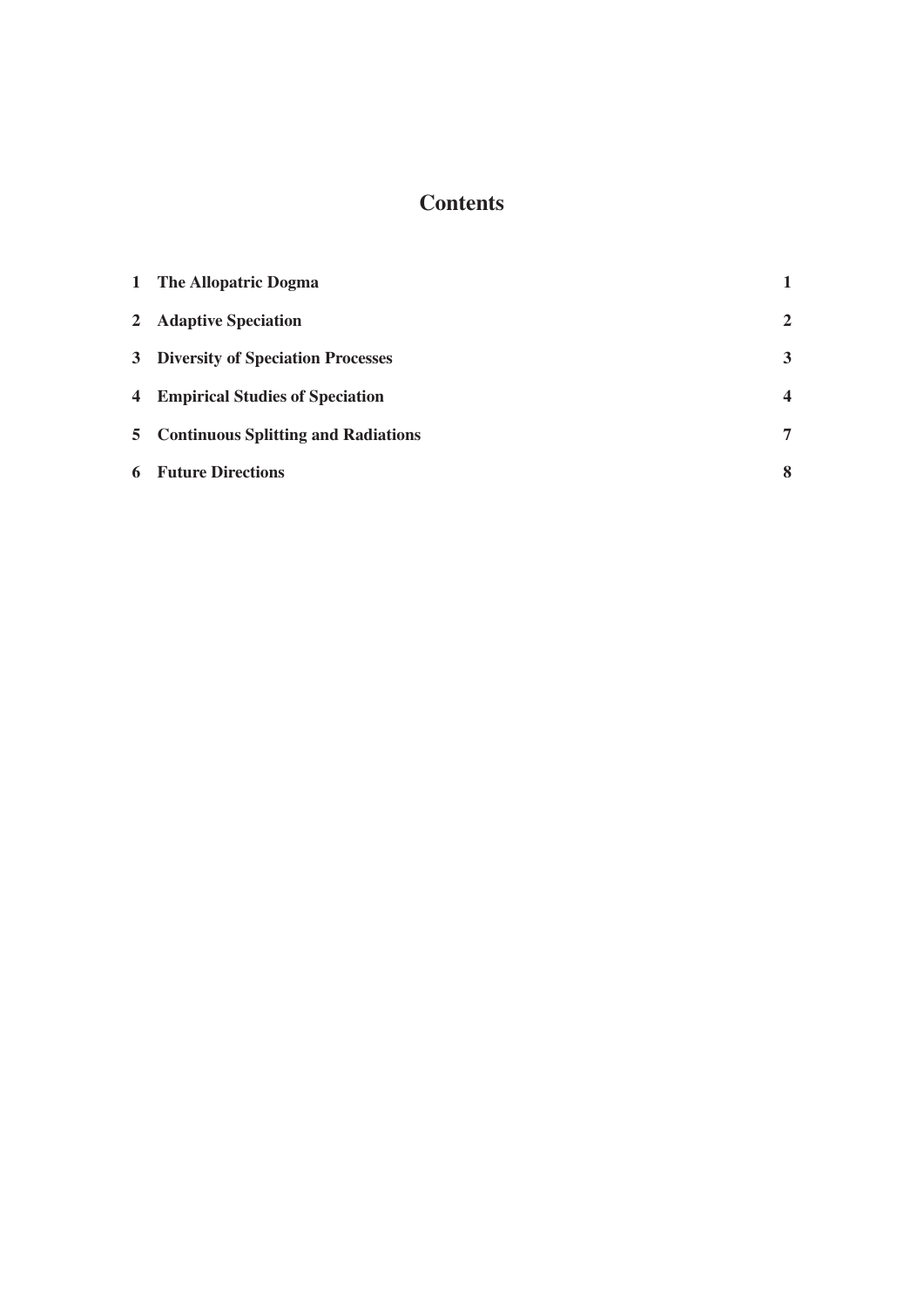# **About the Authors**

Ulf Dieckmann Adaptive Dynamics Network International Institute for Applied Systems Analysis A-2361 Laxenburg, Austria

Diethard Tautz Department of Evolutionary Genetics University of Cologne Weyertal 121, D-50931 Cologne, Germany

> Michael Doebeli Department of Zoology University of British Columbia 6270 University Blvd. Vancouver BC V6T 1Z4, Canada

Johan A.J. Metz Section Theoretical Biology University of Leiden Kaiserstraat 63, NL-2311 GP Leiden, The Netherlands and Adaptive Dynamics Network International Institute for Applied Systems Analysis A-2361 Laxenburg, Austria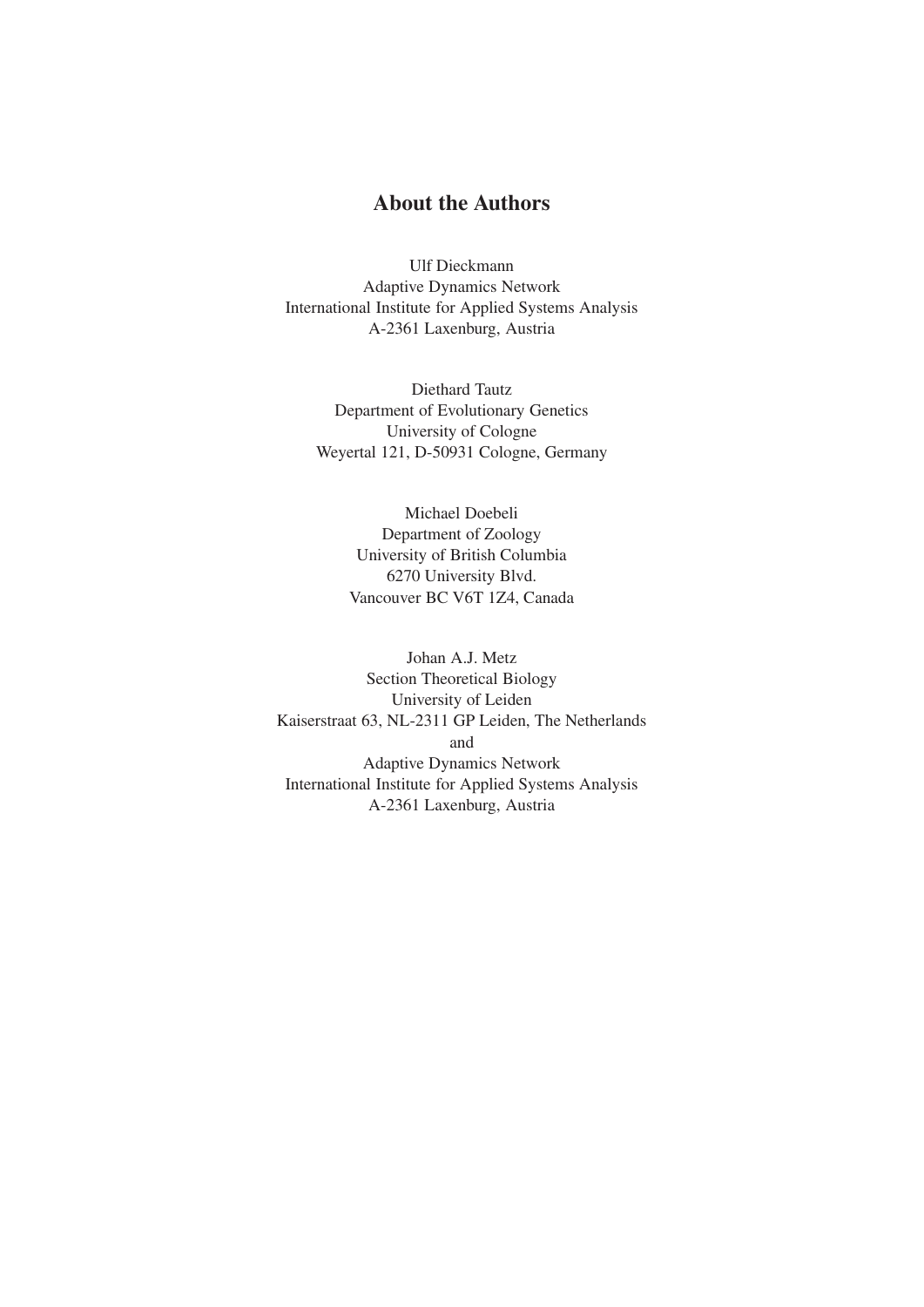# **Adaptive Speciation: Epilogue**

*Ulf Dieckmann Diethard Tautz Michael Doebeli Johan A.J. Metz*

When Terry Erwin from the Smithsonian National Museum of Natural History examined the diversity of beetles that lived on a single species of tropical trees, he found 682 different beetle species, 163 of which he classified as specialist species that lived exclusively on the particular tree species used in his study. Since there are around 50 000 tropical trees species, Erwin extrapolated that there must be on the order of 7 million specialist beetle species (Erwin 1982). Using similar extrapolations, Erwin (1982) also estimated the total number of tropical arthropod species as about 30 000 000. While these estimates may be too high (Schilthuizen 2000; Ødegaard 2000; Novotny *et al.* 2002), they are mind-boggling nevertheless and serve as an illustration of the incredible amount of species diversity that exists on our planet: estimates for the total number of extant species of plants and animals range from 10 million to 100 million (May 1990; Schilthuizen 2000). It is also estimated that the number of extant species represents only about  $1\%$  of the total number of species that ever existed during the history of life on earth. Together with the common phylogenetic ancestry usually inferred for the tree of life for higher organisms, this implies that speciation must have been truly rampant during the creation and evolution of our biosphere.

Indeed, there was ample space and time for the evolutionary generation of diversity. After all, the past 3.5 billion years, during which life presumably evolved from some self-replicating molecules, has seen large-scale geographic changes, including the rise, shift, and disappearance of continents and oceans. For example, the fauna and flora of Australia is in many ways very different from that of any other place in the world, presumably because of the long-lasting geographic isolation of this continent from other landmasses.

## **1 The Allopatric Dogma**

By scaling down to smaller geographic areas, one arrives at the allopatric speciation model. According to this perspective, speciation occurs when subpopulations of a single ancestral population become geographically isolated and embark on different evolutionary trajectories. During separate long-term evolution in geographic isolation, reproductive isolation evolves as a by-product of divergence in other aspects of an organism's phenotype or genotype. When, at some later point in time, secondary contact occurs between the diverging species, so that their ranges overlap again, hybrid inferiority may reinforce reproductive isolation, but the primary cause of speciation in this scenario remains long-term geographic isolation.

Prominent evolutionary biologists, such as Theodosius Dobzhansky and Ernst Mayr, strongly promoted this type of speciation as the main mode of evolutionary diversification, to the point of ridiculing alternative scenarios, as evidenced by Dobzhansky's remark that sympatric speciation, that is, speciation unfolding in the absence of geographic isolation, "is like the measles; everyone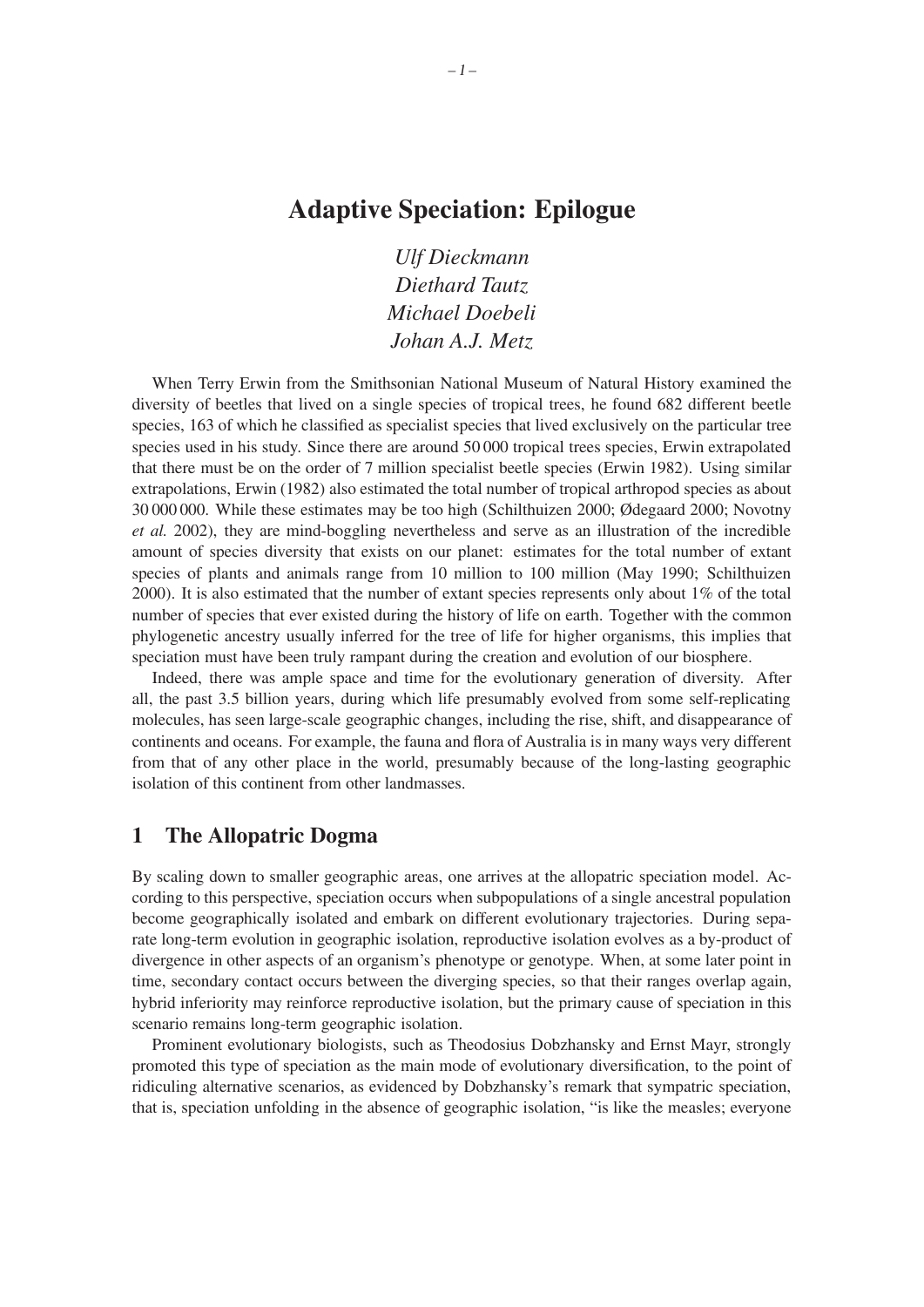gets it and we all get over it" (Bush 1998). Indeed, it is now the widely accepted common wisdom that most evolutionary diversification occurred according to the allopatric speciation scenario.

However, even though allopatric speciation, with its apparent simplicity, is an intuitively appealing idea, a number of problems reveal themselves upon closer inspection. For one thing, allopatric speciation is not really simple conceptually, because the mechanisms that underlie the evolution of reproductive isolation as a by-product of divergence in other traits are understood only poorly, both empirically and theoretically. In particular, some closely related species (e.g., North American and European buffaloes) have evolved in allopatry for millions of years, but readily interbreed when brought into contact. Moreover, other species, such as oak, have long evolved in sympatric ranges and clearly maintained their phenotypic and genetic identity, yet they can interbreed easily. It seems, then, that by-product reproductive isolation is a far more complicated concept than implied by allopatric speciation theories. It is also commonly acknowledged that – except when driven by sexual arms races (Schilthuizen 2001) – allopatric speciation is a very slow process, because it involves neither inherent selection for differentiation, nor selection for isolating mating mechanisms. This, combined with need to postulate billions of geographic events to create the isolation between subpopulations of ancestral species, casts serious doubts on the ubiquity of allopatric speciation.

## **2 Adaptive Speciation**

Perhaps the most convincing counterarguments against the supreme rule of allopatric mechanisms come from theoretical developments which show that speciation in sympatry, that is, under conditions of ecological contact, is an entirely plausible evolutionary scenario. Models of adaptive speciation show that many types of frequency-dependent biological interactions can readily cause the dynamic emergence of disruptive selection in an evolving population, and disruptive selection can in turn readily induce adaptations that result in diminished gene flow between sympatrically diverging subpopulations. Part A of this book is devoted to explaining the theory of adaptive speciation in some detail. The theory is developed within the framework of adaptive dynamics, and is based on the phenomenon of evolutionary branching. The basic notions used in this theoretical framework for the study of evolutionary dynamics in phenotype space are explained in Chapter 4 in Dieckmann *et al.* 2004, which focuses on asexual populations. Combining this with population genetic modeling leads to a fully fledged theory of adaptive speciation in sexual populations, both under completely sympatric conditions (Chapter 5 in Dieckmann *et al.* 2004) and in geographically structured populations with spatially localized gene flow (Chapter 7 in Dieckmann *et al.* 2004). The models presented in Part A of this book show that adaptive speciation under sympatric conditions can no longer be dismissed on theoretical grounds.

The theory of adaptive speciation advanced here arises from a confluence of earlier developments. In particular, the notion that frequency-dependent selection can induce sympatric speciation has been highlighted already in previous models, based on the assumption that reproductive isolation can be pleiotropically induced by adaptation to different local habitats. These Levenetype models are reviewed in Chapter 3 in Dieckmann *et al.* 2004, and many of them are, in turn, based on one of the early paradigms of sympatric speciation: host shifts and host-race formation in insects (Bush 1969; Feder 1998). The theory of adaptive speciation extends these early models by showing that disruptive selection does not occur only under rather special assumptions about pleiotropic fitness interactions in two different habitats. Rather, the dynamic emergence of disruptive selection during the course of gradual evolution is a robust consequence of frequency-dependent interactions of many different kinds, including all the basic types of ecological interactions, as well as interactions that lead to sexual selection and sexual conflict (Chapter 5 in Dieckmann *et al.* 2004). That frequency-dependent ecological interactions can often lead to the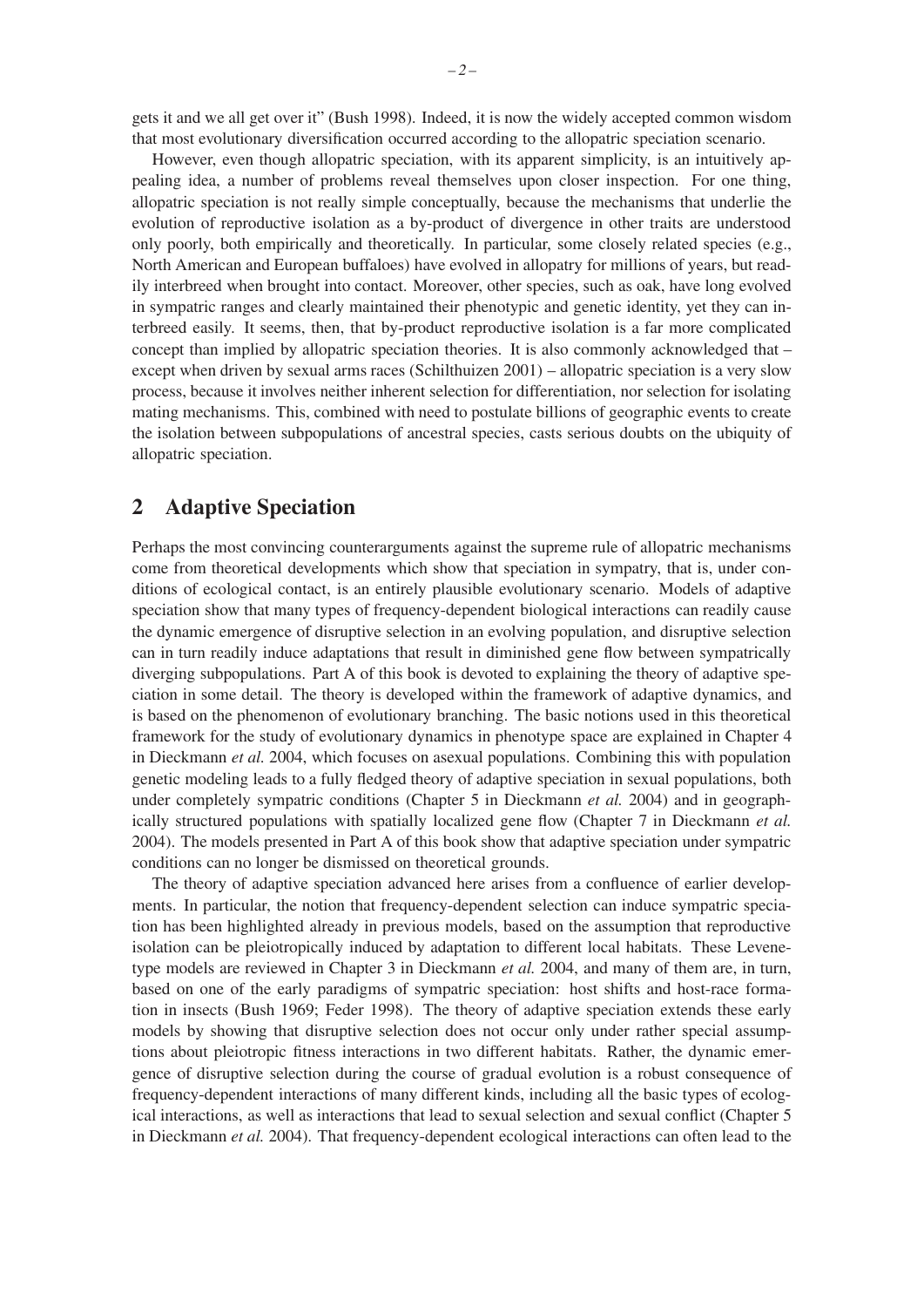dynamic emergence of fitness minima has been foreshadowed in earlier work (Rosenzweig 1978; Eshel 1983; Taylor 1989; Christiansen 1991; Brown and Pavlovic 1992; Abrams *et al.* 1993a), but until recently neither its ubiquity nor its significance for the theory of speciation had been appreciated fully.

This may, in part, arise from the focus on studying the mean and variance of quantitative genetic traits (Lande 1979b), an approach that makes it difficult to model evolutionary processes through which the trait's frequency distribution can become bimodal. Also, when approaching the problem from the population genetics' aspect, the simplifying assumptions turn out to be restrictive. Study of the evolution of isolating mating mechanisms in Levene-type models with deterministic dynamics that involved at most a few loci had initially cast doubt on the feasibility of sympatric speciation (Felsenstein 1981; Seger 1985a), and thus reinvigorated the case for allopatric speciation. In rather stark contrast, individual-based stochastic models of adaptive dynamics that incorporate multilocus genetics reveal that the evolution of various types of isolating mating mechanisms occurs generically and with relative ease once disruptive selection has emerged dynamically in a sexual population.

We thus see the theory of adaptive speciation as an extension of this earlier work, based on a less restrictive genetic modeling of reproductive processes, as well as on advances in our understanding of the ecological causes of evolutionary diversification that result from an integrated approach to phenotypic evolution under frequency-dependent selection. These developments have led to a unifying framework for theoretical investigations of adaptive diversification, which may challenge the perception of allopatric speciation as the only viable scenario.

#### **3 Diversity of Speciation Processes**

Freeing research on species formation from the straitjacket imposed by considering such processes allopatric unless unequivocally proved otherwise refocuses our attention onto the great richness and exciting complexity of speciation processes. To appreciate this richness it must be recognized that speciation processes – far from being the single events they present themselves as to the evolutionary taxonomist – have a temporal and spatial extension that allows them to involve multiple phases in time and/or multiple domains in space. In particular, species may originate against a background of allopatric, parapatric, and sympatric distribution patterns, and the results of such a pattern-oriented classification may differ when applied to successive stages of the speciation process. The same holds for the process-oriented distinction between adaptive and nonadaptive mechanisms of speciation: here, too, the classification may differ between stages, or possibly even between domains, of unfolding speciation dynamics. In general, the perception of speciation as a potentially multilayered process offers a healthy antidote against becoming caught up in semantic controversies about rigid dichotomies.

We are thus compelled to be more pragmatic about the classification of speciation processes, because it is unlikely that the complexity of these processes can be captured in a single binary distinction. The long-standing debate as to the prevailing mode of speciation focused primarily on spatial patterns of population distributions and championed nonadaptive mechanisms of speciation (genetic drift, or separate local adaptation to disconnected habitats with pleiotropic implications for reproductive isolation). In this traditional view, reproductive isolation emerges as a by-product of other factors and is not by itself adaptive. By contrast, many chapters in this book illustrate how reproductive isolation can be selected for directly through natural and sexual selection. This alternative view incorporates processes of reinforcement as special cases that can occur after a primary allopatric phase has already created a situation of partial reproductive isolation, which is brought to completion through selection against hybrids and for assortative mating. Discussions in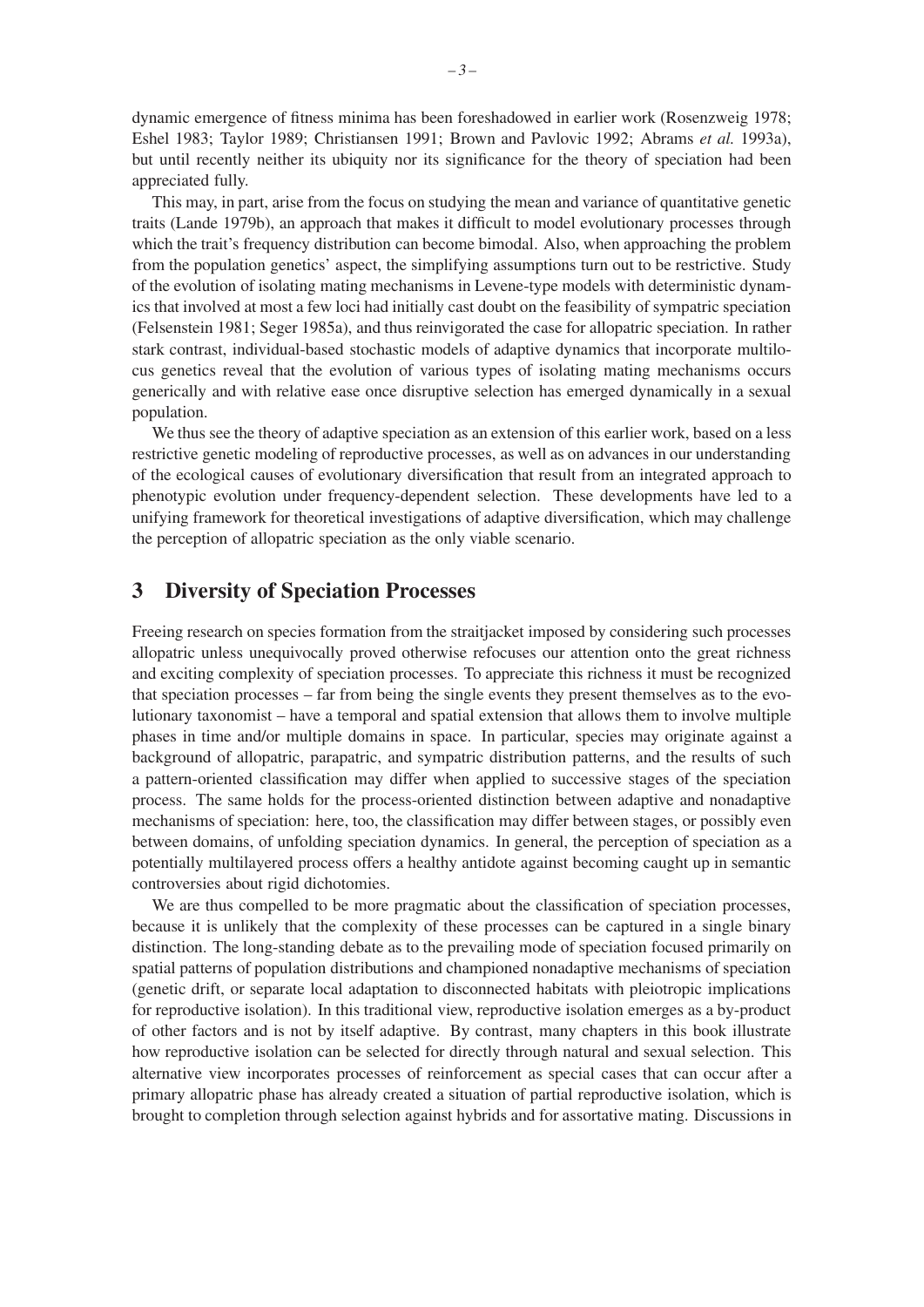this volume highlight that a primary allopatric phase is entirely dispensable: reproductive isolation can also be selected for in continual sympatry.

This leads to the conclusion that we can characterize speciation processes adequately only by utilizing various dichotomies complementarily: allopatric versus sympatric, nonadaptive versus adaptive, speciation driven by natural versus sexual selection, speciation with and without ecological character displacement, etc. It is also clear that, sometimes, these distinctions can be attributed meaningfully to individual process phases only and not necessarily to the speciation process as a whole. At first sight, this may seem like a plea for unwieldy conceptual intricacy. Instead, we suggest that this recognition provides a fascinating opportunity to achieve a greater (and more encompassing) unity in our description of speciation processes. Aspects of spatial structure and pattern formation, of ecological character displacement and limiting similarity, and of reproductive isolation and assortative mating are often dynamically and inextricably linked when speciation processes run their course. Based on this recognition, we propose to unfold the resultant continuum of possible speciation scenarios along three fundamental axes: spatial differentiation, ecological differentiation, and mating differentiation. As explained in more detail in Box 1, this allows us to look at alternative evolutionary pathways of species formation within a common conceptual framework. All traditionally acknowledged speciation mechanisms, as well as those described in this book, are accommodated readily in this broadened classification scheme.

### **4 Empirical Studies of Speciation**

The natural diversity of speciation patterns and processes is captured in the empirical chapters of Parts B and C in Dieckmann *et al.* 2004. These deal with examples from very different systems and perspectives, and reflect the broadness of the speciation scenarios encountered in nature. None of these studies were conducted with the theory of adaptive speciation in mind, but they can be seen as starting points to disentangle the diversity of processes into the basic components depicted in Box 1.

The chapters in Part B deal with cases of recent or ongoing genetic divergence under conditions of contact, which is where one can hope to find the best evidence for the adaptive speciation scenario. However, each of the chapters deals with settings in which alternative or additional components must be considered. For example, although the three chapters on fish systems deal with very recent splitting events, they come to different conclusions with respect to the primacy of the process that causes speciation. While sexual selection is suggested as the primary driving force for the haplochromine cichlids in African lakes (Chapter 8 in Dieckmann *et al.* 2004), the plasticity of the pharyngeal jaw apparatus is also implicated as an additional factor that facilitates quick adaptation to new ecological niches. The stickleback study (Chapter 9 in Dieckmann *et al.* 2004) is an excellent example of the interplay between primary allopatric divergence and secondary contact that leads to niche partitioning. And in the arctic charr (Chapter 10 in Dieckmann *et al.* 2004), the complexity of the available niches after the postglacial reinvasion of volcanic lakes provides a level of resource polymorphism that is expected to promote the fast generation of newly adapted morphs. Adaptive speciation mechanisms are likely to play a role in all three of these cases, but the actual natural settings will inevitably always be more complex than the idealized world of theoretical abstractions.

The chapters in Part C look at the natural patterns of speciation, including those from phylogeography and paleontology. To infer past processes from extant pattern is an old exercise in speciation research, but to use the knowledge of processes to interpret patterns may be equally enlightening. For example, the paleontological analysis of the repeated radiations of semionotid fish in mesozoic rift lakes (Chapter 18 in Dieckmann *et al.* 2004) shows that most evolutionary novelties arose very quickly after the colonization of the lake. This is difficult to explain with a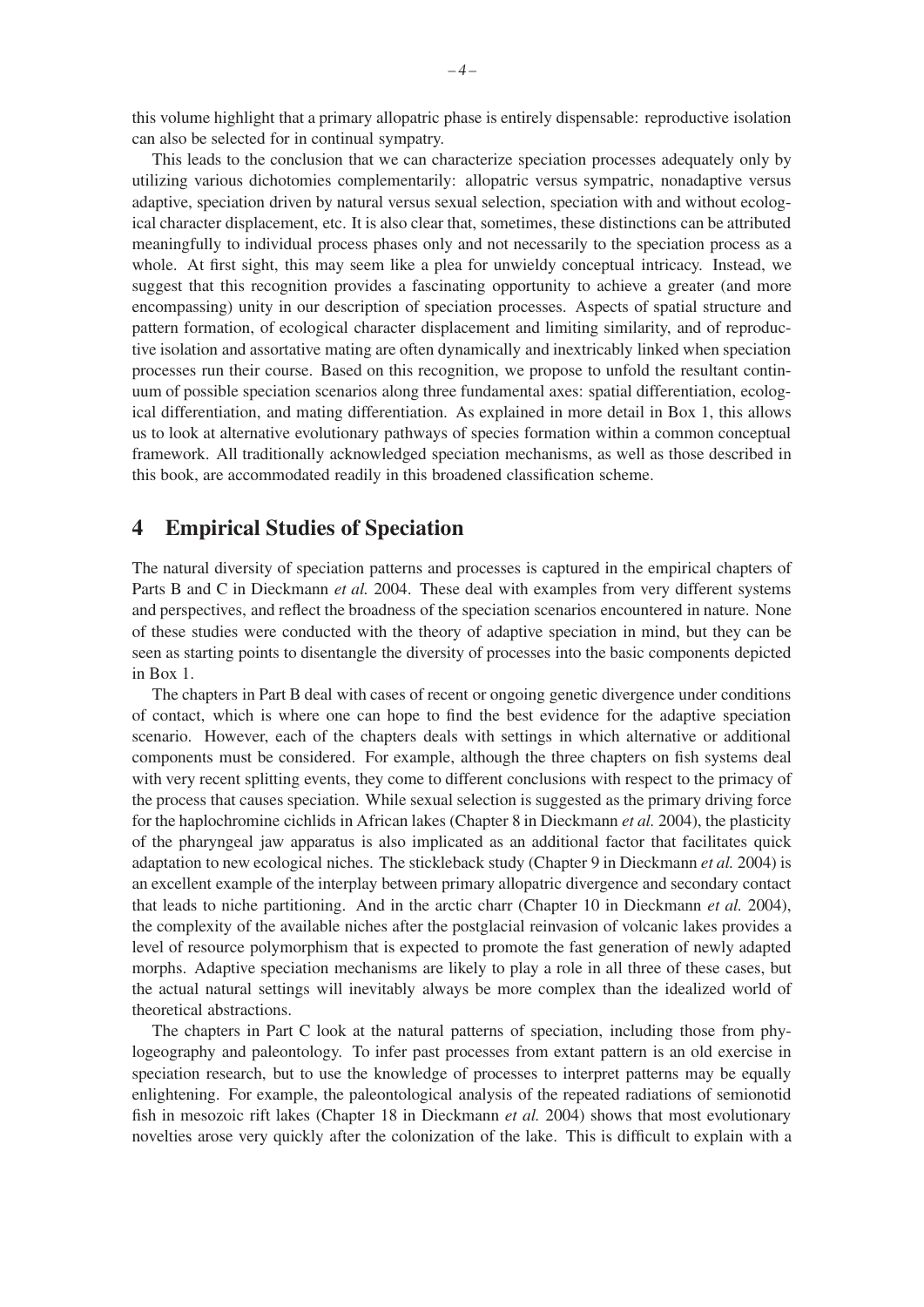**Box 1** A process-based classification of speciation routes

Realizing that the dichotomies traditionally applied to describe speciation processes are too coarse, here we propose an extended classification scheme. It encompasses that speciation, in general, can be driven by or lead to differentiation between the incipient species in terms of their spatial distributions, their ecological role, and their mating and interbreeding options.

The graphs below therefore simultaneously utilize continuous axes for spatial differentiation (front to back), ecological differentiation (left to right), and mating differentiation (bottom to top). At the onset of speciation, populations are undifferentiated, which corresponds to a starting point at the origin (i.e., in the lower left front corner) of each panel (open circles).



In classic allopatric speciation scenarios, external causes first result in geographic isolation between two incipient species, and thus introduce a high degree of spatial differentiation (dotted lines). After that, either genetic drift (dashed line in left panel above; Sections 6.2 and 6.6, and Box 6.5 in Dieckmann *et al.* 2004) or sexual selection and/or conflict (continuous line in middle panel above; Section 6.6, and Box 6.5 in Dieckmann *et al.* 2004) can increase mating differentiation. Alternatively, local adaptation with pleiotropic effects on mating can increase ecological and mating differentiation concomitantly (continuous line in right panel above; Sections 7.2, 8.4, 10.4, 11.6, and 13.2 to 13.3, and Box 13.1 in Dieckmann *et al.* 2004). In all three cases, the incipient species become reproductively isolated at the end of these speciation trajectories (filled circles).



Sympatric speciation scenarios, in contrast, do not require that external causes, as a first step, lead to geographic isolation. For populations that lack any spatial structure, two scenarios have been suggested: either evolution driven by sexual selection and/or conflict induces reproductive isolation in the absence of concomitant ecological differentiation (left panel above; Sections 3.3, 5.4, and 8.2 to 8.4 in Dieckmann *et al.* 2004) or such ecological differentiation is accompanied by the evolution of assortative mating (right panel above; Sections 3.3, 5.2, and 5.3 in Dieckmann *et al.* 2004). While the first of these cases draws its motivation from the explosive radiation of cichlid color morphs in African lakes, it is doubtful that morphs differentiated only with respect to their mating characteristics, and not ecologically or spatially, can coexist on an ecological time scale: a large proportion of the resultant species are thus likely to be ephemeral only.

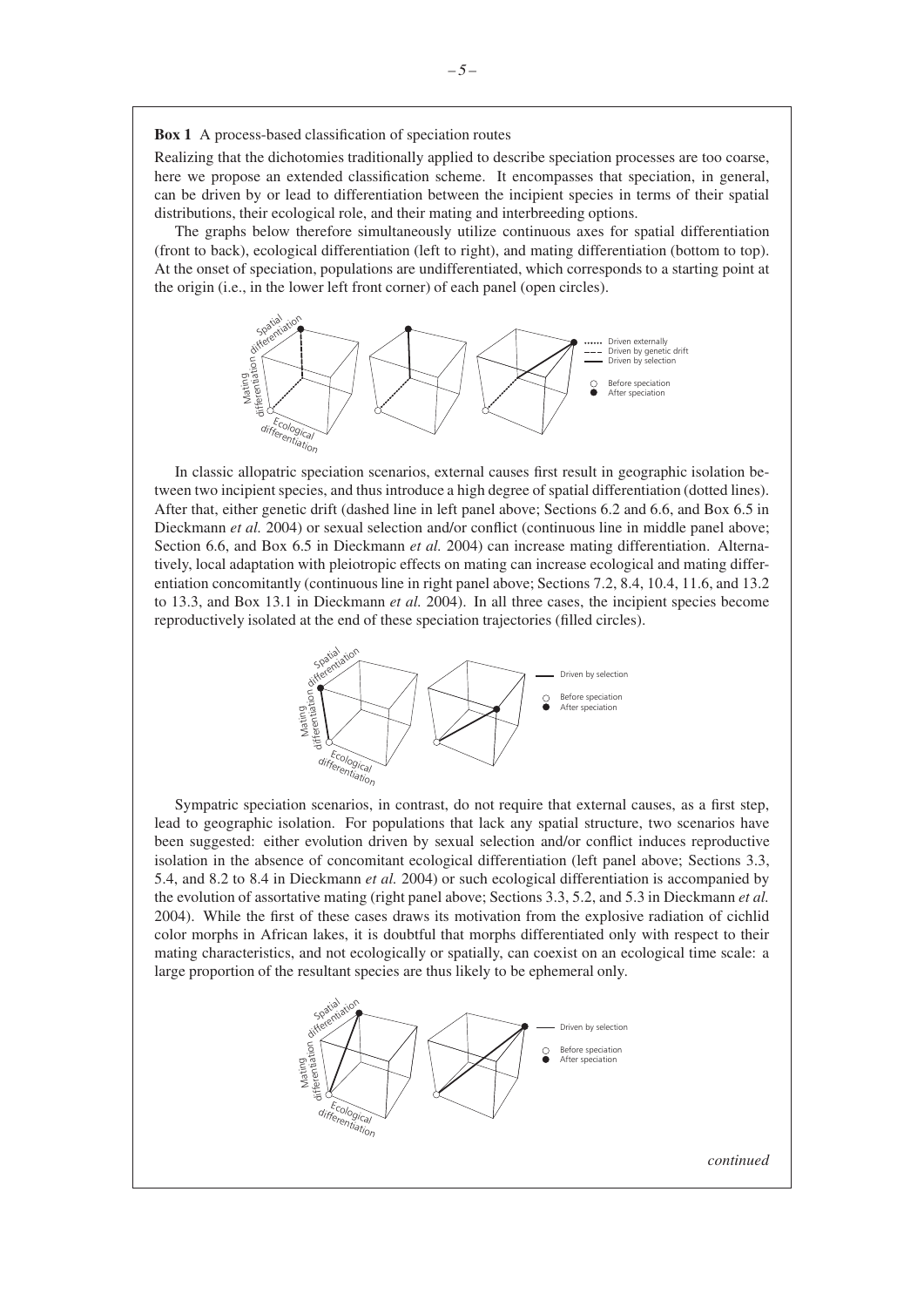#### **Box 1** *continued*

Introducing a spatial extension, and thus the opportunity for populations to differentiate spatially, extends models of sympatric speciation. If the resultant models are classified according to where the speciation mechanism operates, they can still be called sympatric, whereas judged from the spatial pattern that the speciation process generates they might be termed parapatric. This ambiguity underscores that features like allopatric, parapatric, and sympatric can be attributed meaningfully only to particular stages of speciation processes. Again, we have to consider two cases: either evolution driven by sexual selection and/or conflict induces reproductive isolation and spatial differentiation by giving rise to mating domains (left panel above; Section 15.3; Boxes 7.5 and 15.1 in Dieckmann *et al.* 2004), or ecological differentiation is accompanied by the evolution of assortative mating and the emergence of spatial differentiation (right panel above). The latter type of speciation process can occur at least in two guises: first, in the course of host-race formation (Sections 3.4, 11.5 to 11.6, 12.2 to 12.4, and Box 11.1 in Dieckmann *et al.* 2004) and, second, through local adaptation and speciation along environmental gradients (Sections 7.3 and 7.4 in Dieckmann *et al.* 2004).

The speciation processes considered so far are all examples of one-phase processes (provided we do not count the imposition of geographic isolation in allopatric scenarios as a separate phase). Given these process "atoms", as the next step we can classify those slightly more complex speciation processes in which two phases are involved. This is accomplished easily, as the examples below illustrate.



The three panels above show alternative scenarios in which allopatric speciation is brought to completion by reinforcement (Sections 7.2, 9.4, and 11.6 in Dieckmann *et al.* 2004). In the wake of geographic isolation (dotted long lines), the incipient species develop partial reproductive isolation, through genetic drift (left panel above), through sexual selection and/or conflict (middle panel above), or through local ecological adaptation (right panel above). This first phase is followed by the establishment of secondary contact (dotted short lines) and subsequent reinforcement (upper continuous lines).



The panel above shows another two-phase speciation process. This time, evolution during a first phase after geographic isolation results in partial ecological differentiation and partial mating differentiation (lower continuous line). In a second phase, contact between the incipient species is reestablished, and further ecological and mating differentiation ensues (upper continuous line); the second phase may also involve an increase in spatial differentiation. A process of this type is favored currently to explain the sympatric occurrence of limnetic and benthic forms of sticklebacks in some Canadian lakes (Sections 9.3 to 9.4, and Boxes 9.1, 9.2, 9.4, and 9.5 in Dieckmann *et al.* 2004).

It is evident that the classification scheme proposed here can accommodate even more complex types of speciation processes that involve, for example, three consecutive phases until speciation is completed. Speciation in asexual organisms is another special case: since no mating differentiation evolves, speciation trajectories are restricted to the bottom plane in the graphs above.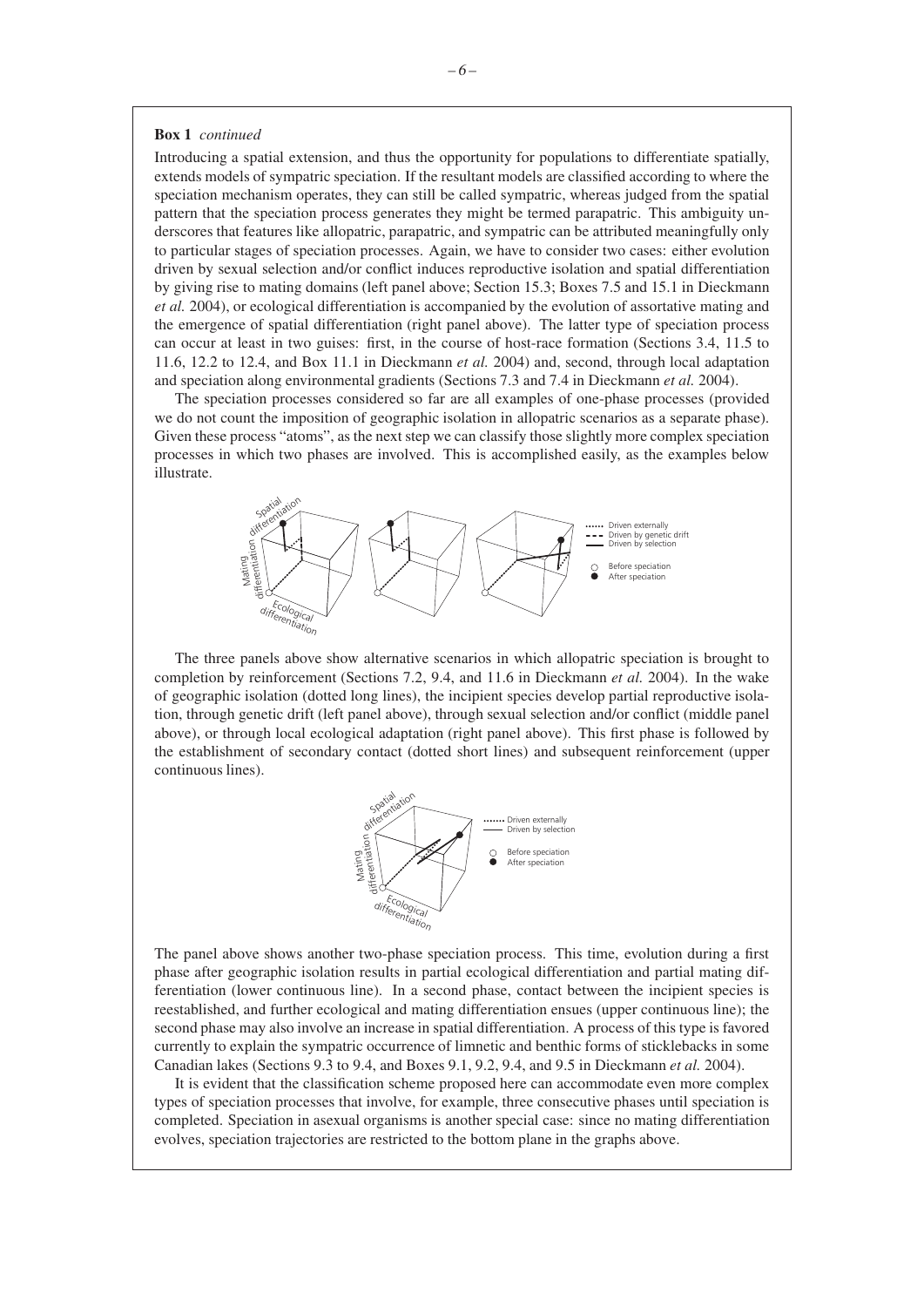conventional allopatric model, but it is perfectly in line with predictions from the theory of adaptive speciation. Niche partitioning under conditions of disruptive selection is expected to be most efficient during an initial colonization phase, when ecological opportunities abound and evolutionary pathways are less constrained.

Phylogeography based on the analysis of DNA sequences from spatially distributed populations is another source of patterns that can be used to evaluate alternative models of speciation. These patterns enable us to estimate the time scale of divergence events, as well as vicariance patterns and population histories. Such studies often show that closely related species or populations do not occupy the same spatial area (i.e., do not occur in sympatry). This is interpreted habitually as the strongest evidence for the ubiquity of allopatric speciation. However, distinct spatial segregation is often maintained in spite of species ranges that shift in response to environmental fluctuations, such as ice-age cycles (Chapter 15 in Dieckmann *et al.* 2004). In such situations segregation must be maintained actively and cannot be considered as a simple by-product of previous allopatry. Such active separation mechanisms are more likely to evolve during an initial sympatric phase under the adaptive speciation scenario, in which assortative mating builds up and results in discrimination between the differently adapted forms. Chapter 7 in Dieckmann *et al.* 2004 explains how such sympatric processes of local adaptive diversification can result in patterns of spatial segregation of newly forming species.

The empirical studies in this book were chosen as examples in which adaptive speciation might play an important role, but none of them provides unequivocal proof for the mechanism. Of all the possible empirical approaches, the experiments that involve microorganisms (Chapter 14 in Dieckmann *et al.* 2004) will probably enable the most careful control of the conditions required for adaptive speciation. However, we think that adaptive speciation will also be a satisfying explanation for the results of many other studies, even when alternatives cannot be ruled out completely. Future investigations will benefit highly from an intensified interplay between theoretical and empirical work, in particular because this will diminish the risk of biased data acquisition and interpretation that results from self-imposed conceptual restrictions.

## **5 Continuous Splitting and Radiations**

The adaptive speciation process has an inherent tendency to lead to the continuous splitting of populations. The reason is that, when a population has reached a new adaptive peak, it may well again come into a situation in which intraspecific competition causes disruptive selection. This can lead to a further split, and also the resultant new populations may go through a new cycle. This tendency for continuous splitting will be limited only by the ecological opportunities initially available or becoming available through changes in the biotic environment caused by the diversification process itself. However, once such saturation is attained, many of the then extant lineages are likely to be highly specialized. Since these lineages will be sensitive to even mild environmental perturbations, they can be lost again easily. On this basis, we should expect a pattern of lineage splitting as depicted in Figure 1: while a large diversity of lineages can exist at any given time, only a few of these will survive to form deeper splits.

At first sight, it might appear that such a continuous-splitting process is not compatible with the phylogenetic patterns found in nature. At least in the official taxonomy, species are well defined and clearly delimited. But for almost any species it is possible to identify subspecies, or races, that differ in certain characters. Some species appear so variable that they are officially even called "polytypic". We suggest that this inherent variability can be explained by the continuous-splitting scenario outlined here.

If an environment offers completely new ecological opportunities, the expectation is that newly split lineages are less likely to be lost. Going beyond the small changes that occur under relatively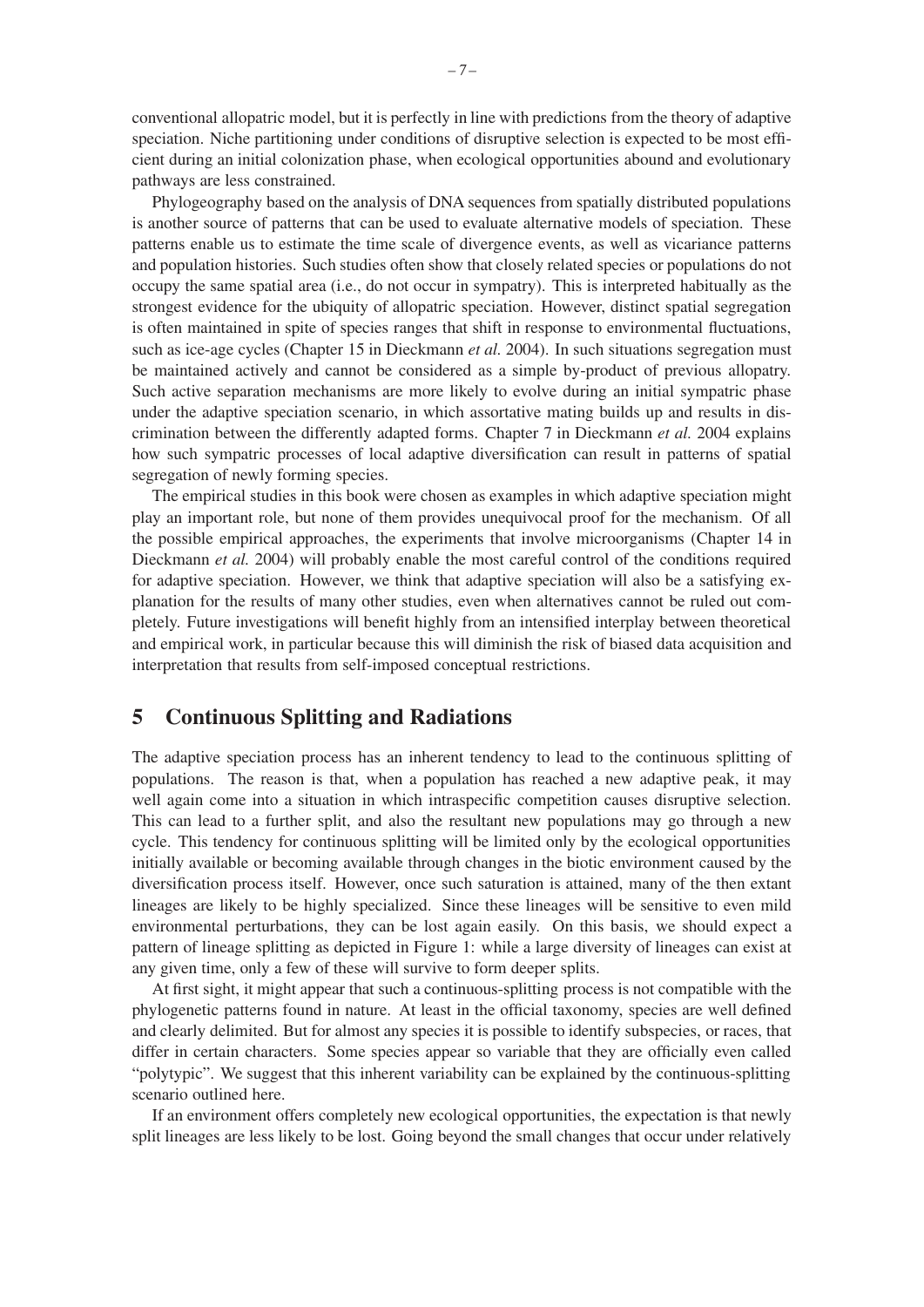

Figure 1 The continuous-splitting scenario. If populations have a continuous tendency to split, closely related sister groups are present at any time. However, because of environmental fluctuations, many of these splits are either lost or merge again. Hence, only a relatively few deeper splits persist in the long run. For example, at the top of the tree, we would count 18 genetically different populations, subspecies, or species (thin lines), but only four taxonomically distinguished species that have descended from deeper splits (thick lines).

stable conditions, these initial lineages could, rather, be the basis for further specific adaptations. Such cases would become manifest as radiations in the evolutionary history and in the fossil record. Paleontological patterns have been described as punctuated equilibria with periods of fast radiation and generation of morphological diversity, followed by relative stasis with little morphological change. If one envisages evolution and speciation as a continuous process of divergence, this would seem like a paradox. However, this is the expected pattern under the adaptive speciation scenario: when new ecological opportunities open up – for example, when a species colonizes a new area (see Boxes 4.8 and 18.2) – it quickly adapts to the new condition and starts cycles of adaptive speciation that lead to a fast succession of splits until all the available ecological opportunities are taken. Since each cycle of splitting may take less than a thousand generations, such radiation will seem very sudden in the fossil record. As long as there is no further ecological change, new adaptations cannot happen and relative morphological stasis is expected. Moreover, as discussed in Box 4.8, adaptively driven punctuation events also can be triggered by quantitatively minor changes in the geometry of the fitness landscape, which occur in the wake of slow changes in the overall environment. Thus, there is no need to invoke a special macro-evolutionary mechanism, or divergence in peripheral isolates, to explain the pattern of punctuated equilibria encountered in the fossil record.

### **6 Future Directions**

It is evident that new, dedicated studies are required to better explore the applicability of the adaptive speciation process to a wide range of natural systems. The preceding chapters also highlight a suite of unanswered questions that need to be tackled. Advances are needed with regard to both theoretical and empirical approaches.

Speciation models have come a long way over the past five decades – yet major challenges still remain. The ultimate goal of theoretical endeavors is to catalog the relationship between potential mechanisms and potential phenomena. In the best of all worlds we would thus be able to write down and analyze a single, all encompassing family of eco-evolutionary speciation models. This family's parameter space would be parceled up into different regions that correspond to different speciation routes and mechanisms. In practice, however, speciation processes at present appear far too complex and diverse for such an exercise to be feasible yet. At best we can analyze small subsets of the larger family in which we stress some mechanisms at the cost of neglecting others. In a next stage, we may tentatively combine two, or sometimes even more, mechanisms to explore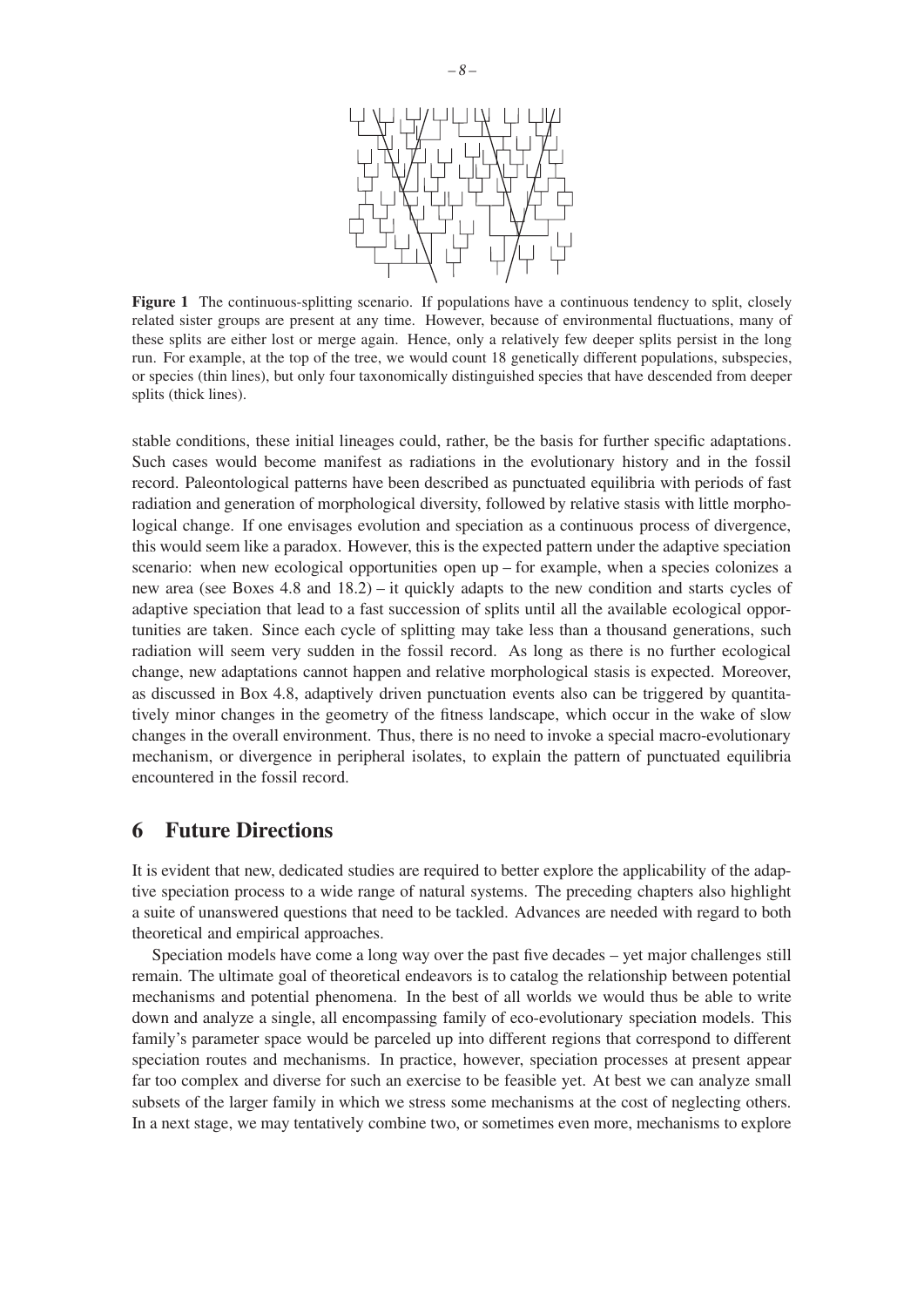#### **Box 2** Future theoretical research

In this book we survey a number of processes that can lead to adaptive speciation, and discuss the patterns such processes are expected to generate. We clearly are in the initial phases of this endeavor, and most of the models put forward still require further investigation. Below we outline some of the most interesting options for further theoretical research.

Many questions below extend to sympatric, parapatric, and allopatric speciation and address the following two fundamental issues. First, what genetic, ecological, mating, and spatial structures are particularly conducive to speciation that progresses along certain routes? Second, what are the phylogenetic and biogeographic consequences of such speciation? Answers to these questions will help us evaluate the probabilities of past speciation routes from present observations.

*Speciation genetics.* Responses of alternative genetic architectures to the selection pressures encountered at evolutionary branching points should be analyzed. Forays in this direction have been made by Kawecki (Chapter 3) in Dieckmann *et al.* 2004, and by Geritz and Kisdi (2000), who considered adaptive dynamics in allele space in Levene-type models (see Box 4.7 in Dieckmann *et al.* 2004). Corresponding multilocus models, comparable to those considered by Dieckmann and Doebeli (Chapter 5) in Dieckmann *et al.* 2004, should also be investigated. In this context departures from additive genetics have to be explored and their implications for the potential and pace of adaptive speciation analyzed. In addition, we need better insight into the potential of sex-ratio distorters and selfish elements to promote or prevent adaptive speciation (Chapter 12) in Dieckmann *et al.* 2004.

*Evolving mate choice.* Models in which mate choice is based on separate loci for mating signals, mating preferences, and the strength of these preferences need to be integrated with ecological models of adaptive speciation. Also, mate finding and mate recognition could be modeled separately from mate choice. In the real world, the space of phenotypes potentially involved in such processes is often very highly dimensional. The implications of such high dimensionality for the speed at which fitness minima can be escaped need to be analyzed (e.g., Van Doorn *et al.* 2001). Also, general models for speciation based on sexual selection alone have to be developed and studied in greater detail (Van Doorn and Weissing 2001); such models should start to incorporate the frequency dependence that often arises from mate choice. Sexual arms races are one potential mechanism that enables fast allopatric speciation [Schilthuizen 2001; see also Gavrilets (2000b) and Section 5.4 in Dieckmann *et al.* 2004]: more mechanistic models that underpin this idea are needed, as well as parapatric and sympatric variants of these models to assess the amount of gene flow under which pairs of arms races can still diverge.

*Speciation, learning, and plasticity.* Models that combine genetic evolution with learning of the ecological role, or with plasticity in an ecologically relevant trait, should be developed and studied. In this context, links with optimal foraging theory should be explored. The same applies to models that combine ecological branching with learned mate selection (e.g., through song learning in birds, or parental imprinting). In general, under what conditions does plasticity or learning help speciation to take off, by allowing species to enter a wider variety of niches, and when does it actually preclude speciation by broadening resource specialization (Chapter 12 in Dieckmann *et al.* 2004)? The answer necessarily depends on details of the fitness landscape: plasticity can make a bumpy landscape smoother and so more conducive to evolutionary change (as species do not become stuck on any little hill), but plasticity can also just supply the phenotypic variation otherwise provided by genetic diversification (Chapter 10 in Dieckmann *et al.* 2004).

Patterns, biogeographic and other. Predictions are needed about the spatial patterns of genetic variation of and linkage disequilibria between ecological and mating characters expected from adaptive speciation. These patterns are likely to depend on the speciation route followed by the process (Chapter 7 in Dieckmann *et al.* 2004; Box 1); therefore, mechanisms need to be grouped according to the patterns they engender. Predictions that can distinguish ongoing sympatric speciation from secondary contact after incomplete allopatric speciation would be particularly valuable. Also, conditions for the evolution of spatial mosaics through adaptive speciation have to be better understood; these should refer to the ecological mechanism that causes divergence, the movement pattern of individuals, and the underlying environmental heterogeneity. At the temporal end, in allopatric speciation as envisaged in Chapter 6 in Dieckmann *et al.* 2004, the average number of speciation events *continued*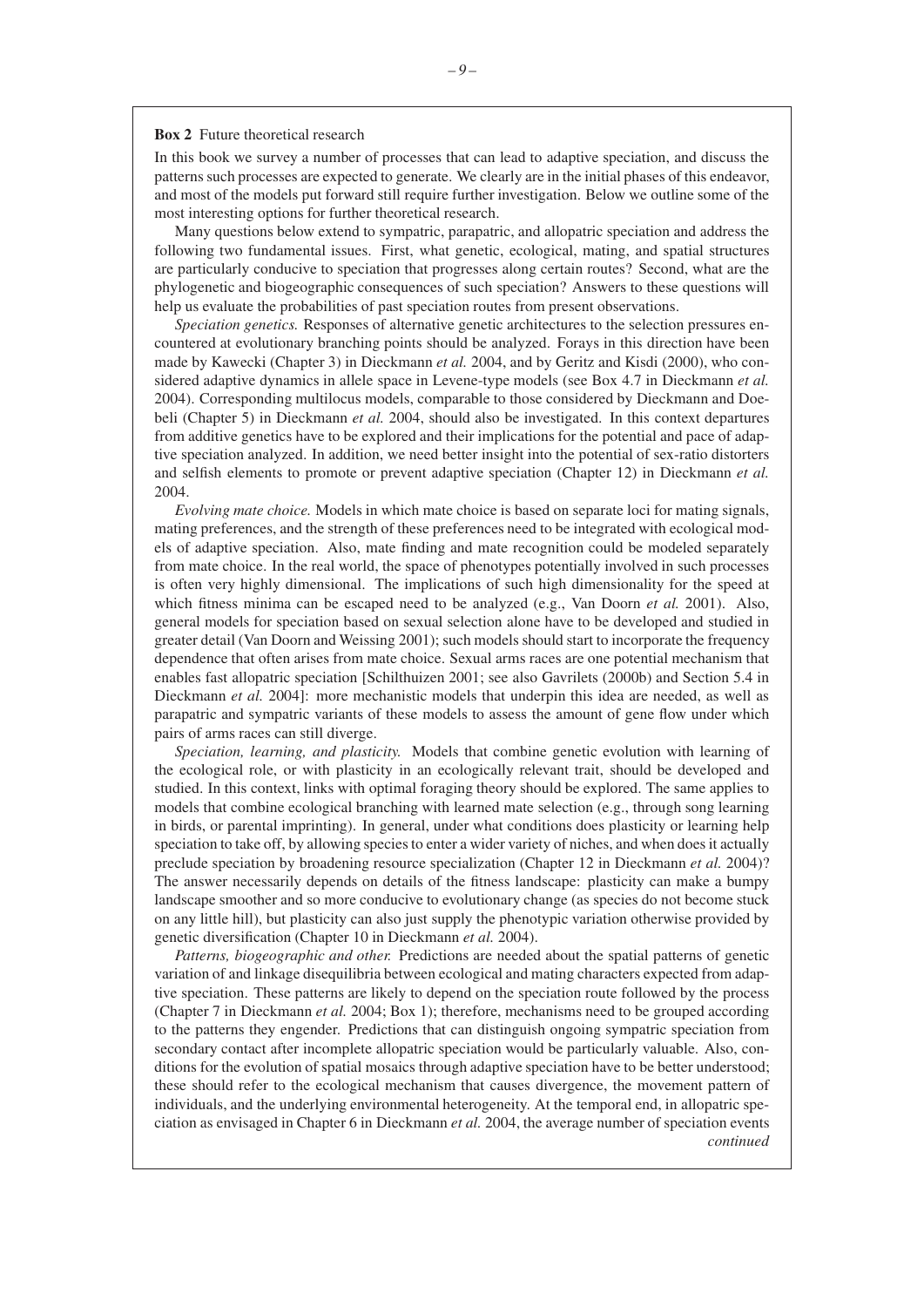#### **Box 2** *continued*

per time unit will probably decrease only slowly over evolutionary time, while the arguments put forward in Box 18.2 in Dieckmann *et al.* 2004 suggest that speciation rates decrease very rapidly in sympatric adaptive speciation scenarios. In general, certain phylogenetic features may indicate certain speciation processes – exactly how remains to be determined.

*Speciation time scales.* We need better insight into the time scales of speciation processes as they unfold along different routes. How robust are the salient numerical results, that is, to what extent do they depend on particular model assumptions? For example, how predictions from the models discussed in Chapter 6 in Dieckmann *et al.* 2004 depend on the specific assumptions made about the dependence of genetic incompatibility on genetic distance should be resolved. When considering alternative mechanisms – like dominance, sexual dimorphisms, or step-like phenotypic plasticity (Van Dooren 1999; Matessi *et al.* 2001) – that could accomplish splitting a population into a number of discrete morphs, we have to assess how these mechanisms fare when raced against each other in more elaborate ecological models.

*Long-term phylogenetic implications.* It will also be interesting to understand how patterns caused by the various speciation routes considered in this book can themselves act as historical constraints on later developments. This can involve ecological processes (speciation events change the community and may thus prepare the way for further speciation events, either in the descendant species or in other parts of the community), spatial patterns (particular distributions may be more conducive to further speciation than others), and genetic architectures affected by earlier speciation (some such architectures may allow escapes from fitness minima more readily than others, as, for example, when earlier mechanisms for assortative mating help new sorts of assortativeness to start).

*More complex speciation models.* Integration of the various speciation mechanisms into more general models is required. In particular, models for the generation of ecological sister species through sexual selection, like that discussed in Chapter 8 in Dieckmann *et al.* 2004, should be combined with models for adaptive speciation caused by ecological factors, to better understand how the processes may interact (Van Doorn and Weissing 2001). Also, with regard to the underlying ecology it is of great importance to assess the robustness of predictions within more extended model families. An interesting development in this direction is that for very large classes of ecological models the local form of invasion fitness is the same (up to second-order terms) as that of a Lotka– Volterra system (Durinx *et al.*, unpublished). This suggests that for particular theoretical problems we can restrict our attention to such approximations of more complex ecologies.

their interactions. Box 2 gives an overview of the present and future challenges offered by such a research program.

Future empirical studies will benefit from the analysis of carefully controlled laboratory populations, as well as from the identification of natural situations of ongoing splitting. We need to better understand the specific biological mechanisms that underlie evolutionary branching and the evolution of assortative mating. Although assortative mating and specific mate choice are well known as such, their genetic basis and evolutionary origins now have to be explored in the context of speciation. As discussed in Chapter 1 in Dieckmann *et al.* 2004, there are many possibilities as to how assortativeness can come about, so the empirical studies should pay particular attention to these mechanisms. The implied challenges for further empirical research are summarized in Box 3.

A key issue for both theory and empirical studies is the inclusion of spatial context. After all, parapatric or allopatric patterns of species distribution are prevalent in nature and need to be explained. The model discussed in Chapter 7 in Dieckmann *et al.* 2004 shows that gradients of environmental resource distribution lead to spatial splits under the adaptive speciation scenario (Doebeli and Dieckmann 2003). This line of investigation bears further exploration, and there is a need for empirical studies that analyze the ecological settings prone to such spatial splitting.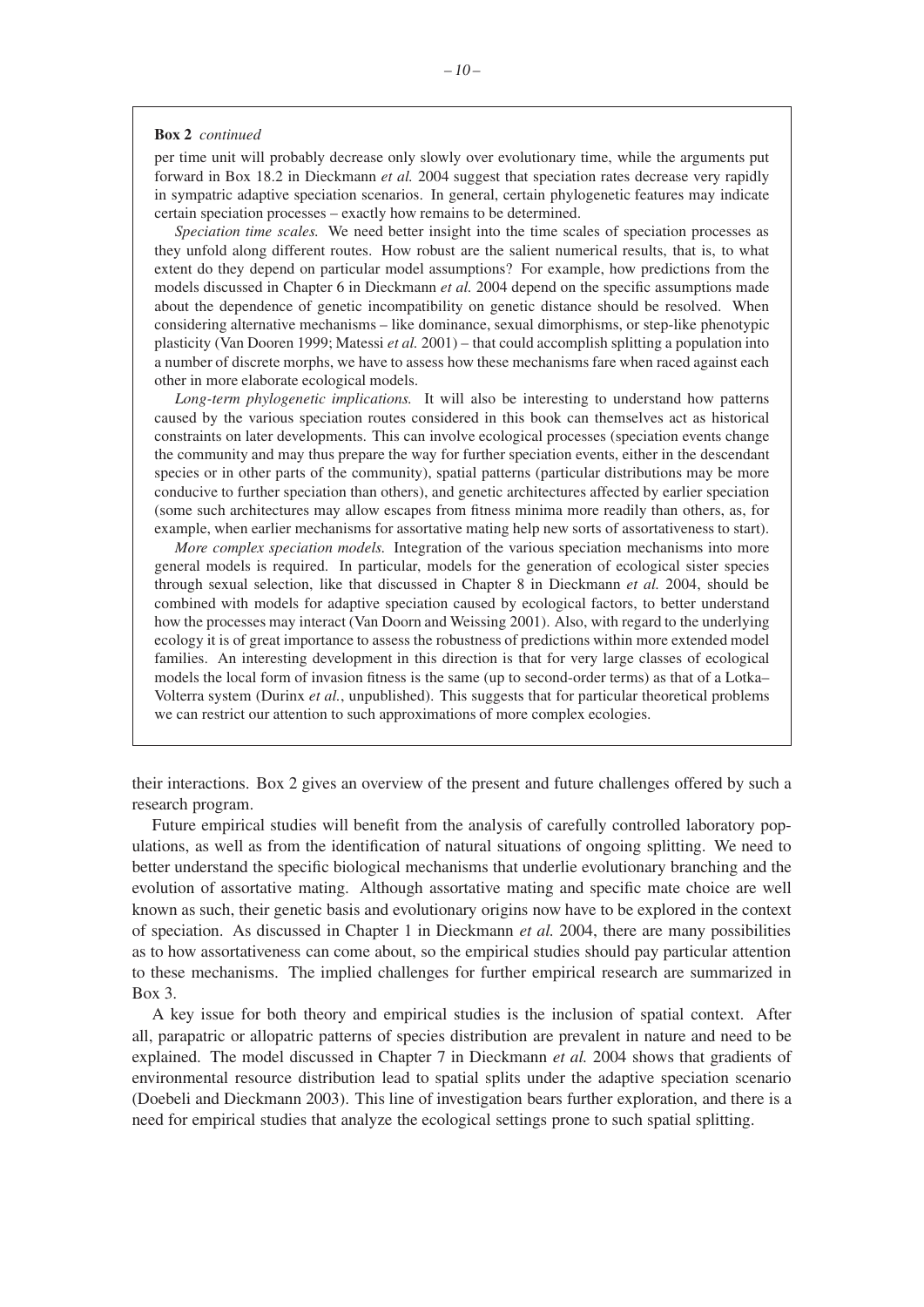#### **Box 3** Future empirical research

The chapters in this book make clear that, to gain access to more conclusive evidence for particular speciation scenarios, much more attention has to be paid to the earliest phases of the splitting process, which are confined to a few hundred generations after the conditions for splitting have been established. Identifying such situations will be a challenge, but the continuous-splitting scenario (Figure 1) suggests that they are not rare. Studying newly colonized habitats will probably provide the best entry point to such situations in nature. Furthermore, because the splitting process is expected to be relatively quick, it will be possible to set up laboratory experiments with rapidly reproducing species that may allow the full speciation process to be followed. Several aspects should be at the top of the agenda for such future empirical research.

*Assortative mating.* For sexually reproducing species, the emergence of assortative mating is a prerequisite for the splitting process. Although assortativeness is a well-known phenomenon in nature, it must now be studied in much more detail and with new conceptual approaches. The simplest assumption would be that signals for assortative mating are coupled pleiotropically to the ecological trait under selection. However, this is not a strict requirement since Dieckmann and Doebeli (1999) showed that such coupling between the ecological trait and specific mating signals can also evolve from scratch. A further alternative is that an assortative mating system is already present, because it evolved in the previous round of speciation. Only minor modifications may be necessary to achieve a further differentiation. It should thus be rewarding to identify situations in which successive speciation events have taken place within a short time and compare the signaling and recognition mechanisms in each of the sister groups. Ethologists know that animals are generally rather choosy when it comes to mating, for good reasons. The choice of the right partner has a direct fitness consequence because it determines the genetic quality of the offspring. The optimal partner for an organism is one that is most compatible with its own genotype, in the sense that the joint offspring are able to compete effectively for the ecological niche that was also used by the parents. This leads to "genotypic assortativeness", which needs to be coupled to specific signals. Thus, genetic assortativeness can be considered as something that is already built into the system of a sexually reproducing species, and that does not have to evolve newly during a speciation process. In general, a better understanding of the genetics of recognition and signaling is required to investigate ongoing processes of adaptive speciation.

*Genetic incompatibilities.* Although the initial splitting may only involve prezygotic mechanisms and the sorting of pre-existing alleles, it is clear that postzygotic genetic incompatibility evolves at some point. There is increasing evidence that such postzygotic effects are not simply a consequence of the random accumulation of differences, but can be driven by specific genes. One of these, the Odysseus locus in *Drosophila*, is particularly well studied and there is evidence for continuous strong positive selection at this locus, which suggests an active role in the separation process (Ting *et al.* 1998). In future studies, it will be very important to trace the role of such "speciation genes" during the separation process. Can they act as selfish elements that drive separation on its own, such as *Wolbachia* bacteria in insects? Are they part of the assortative mating process by affecting signaling or recognition? Or are they only recruited during a later phase of the separation process?

*Spatial context.* One of the largest challenges for the future is to understand the connection between the splitting processes under conditions of ecological contact and subsequent spatial separation. Clearly, most closely related species do not occur in sympatry and there must therefore be a mechanism that leads to these spatial splits. Modeling efforts in this direction are already well underway (Chapter 7 in Dieckmann *et al.* 2004; Doebeli and Dieckmann 2003; M. Rost and M. Lässig, personal communication). For empirical studies, it is particularly important to apply refined molecular markers in the phylogeographic reconstruction of existing patterns of species and population distribution. This will enable situations to be identified at different stages of the separation, or secondary contact process, which can then be studied in detail. In particular, a number of interesting differences in the gene flow patterns for mitochondrial and nuclear markers have now been documented (Shaw 2002; Ogden and Thorpe 2002). These findings might provide vital clues about the role of male and female migration in establishing or obliterating spatial patterns of genetic differentiation.

*continued*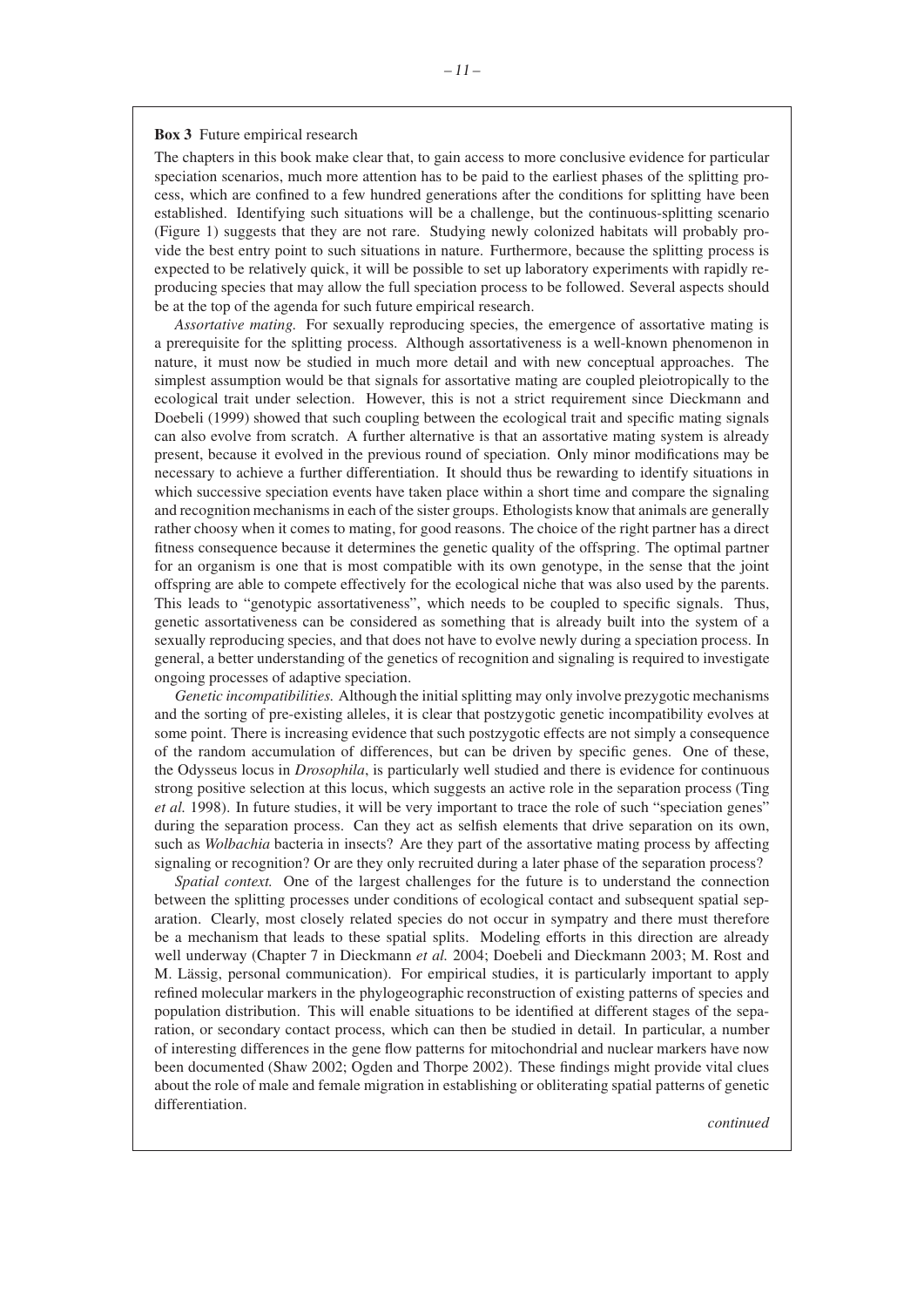#### **Box 3** *continued*

*Experimental systems.* To study the full process of separation in the laboratory, one will have to resort to organisms with short generation times. The first choice would be viruses, bacteria, or unicellular eukaryotes, such as yeast or algae. They potentially allow each generation to be retained by freezing samples, to carry out replicate experiments under controlled conditions, and possibly to study genetic changes at the genome level. Chapter 14 in Dieckmann *et al.* 2004 provides salient examples of how such studies can be used to investigate adaptive speciation and radiation. However, while experimental systems of microorganisms have many advantages for the study of ecological mechanisms of diversification, they have some obvious disadvantages when it comes to the study of assortative mating mechanisms – if only because many microorganisms have irregular and often quite complicated modes of sexual reproduction. It should therefore be attractive to further develop short-lived, sexually reproducing organisms of higher taxa into laboratory models for speciation experiments. *Drosophila* has already been used often for speciation studies, but not in the context of explicit scenarios for adaptive speciation processes. With the availability of the *Drosophila* genome sequence, this system might offer an attractive alternative to studies that focus on unicellular organisms.

The study of speciation mechanisms can be freed finally from the conceptual chains that external causes always have to be invoked as the driving forces of speciation processes. Instead, frequency-dependent selection and evolutionary branching emerge as plausible mechanisms of lineage splits that are adaptive and immanently arise in speciating populations. When the conditions for adaptive speciation are met, the splitting of a population becomes an inescapable consequence of its interacting and reproducing constituents. Speciation is thus a law of nature, rather than an accident.

#### **References**

- Abrams PA, Matsuda H & Harada Y (1993). Evolutionarily unstable fitness maxima and stable fitness minima of continuous traits. *Evolutionary Ecology* **7**:465–487
- Brown JS & Pavlovic NB (1992). Evolution in heterogeneous environments: Effects of migration on habitat specialization. *Evolutionary Ecology* **6**:360–382
- Bush GL (1969). Sympatric host race formation and speciation in frugivorous flies of the genus *Rhagoletis* (Diptera: Tephritidae). *Evolution* **23**:237–251
- Bush GL (1998). The conceptual radicalization of an evolutionary biologist. In *Endless Forms: Species and Speciation*, eds. Howard D & Berlocher S, pp. 425–438. Oxford, UK: Oxford University Press
- Christiansen FB (1991). On conditions for evolutionary stability for a continuously varying character. *The American Naturalist* **138**:37–50
- Dieckmann U, Doebeli M, Metz JAJ & Tautz D (2004). *Adaptive Speciation*. Cambridge, UK: Cambridge University Press.
- Durinx M, Metz JAJ & Meszéna G. Adaptive dynamics for physiologically structured population models. Unpublished
- Erwin TL (1982). Tropical forests: Their richness in *Coleoptera* and other arthropod species. *The Coleopterists Bulletin* **36**:74–75
- Eshel I (1983). Evolutionary and continuous stability. *Journal of Theoretical Biology* **103**:99–111
- Feder JL (1998). The apple maggot fly, *Rhagoletis pomonella*: Flies in the face of conventional wisdom about speciation? In *Endless Forms: Species and Speciation*, eds. Howard D & Berlocher S, pp. 130–144. Oxford, UK: Oxford University Press